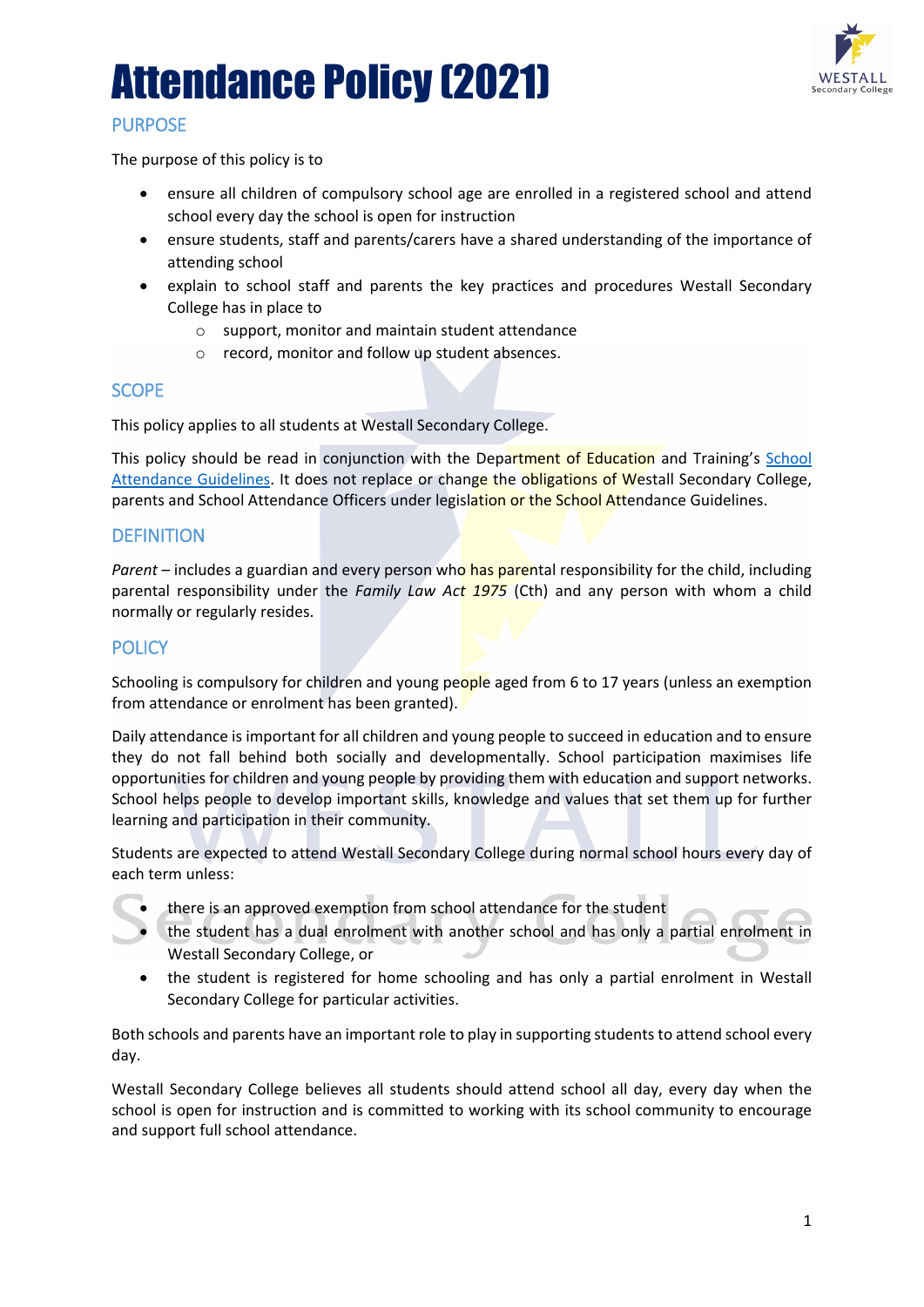

Our school will identify individual students or cohorts who are vulnerable and whose attendance is at risk and/or declining and will work with these students and their parents to improve their attendance through a range of interventions and supports.

Students are committed to attending school every day, arriving on time and are prepared to learn. Our students are encouraged approach a teacher and seek assistance if there are any issues that are affecting their attendance.

Westall Secondary College parents are committed to ensuring their child/children attend school on time every day when instruction is offered, to communicating openly with the school and providing valid explanations for any absence.

Parents will communicate with the relevant staff at Westall Secondary College about any issues affecting their child's attendance and work in partnership with the school to address any concerns.

Parents will provide a reasonable explanation for their child's absence from school and endeavour to schedule family holidays, appointments and other activities outside of school hours.

## Supporting and promoting attendance

Westall Secondary College's *Student Wellbeing and Engagement Policy* supports student attendance.

Our school also promotes student attendance by:

- Rewarding students for consistent attendance and punctuality through the allocation of 'Westall points' as part of the Westall Way Rewards system;
- Providing a same-day SMS from the sub school ES staff member to enquire about an absence;
- Each student belonging to a sub school (Junior, Middle or Senior) in which all leaders and teachers for that given age range are located;
- Providing engaging classroom lessons and **both curricular and extra-curricular activities.**

## Recording attendance

Westall Secondary College must record attendance in every class. This is necessary to:

- meet legislative requirements
- discharge Westall Secondary College's duty of care for all students
- meet Victorian Curriculum and Assessment Authority requirements for VCE students

Attendance will be recorded by the classroom teacher at the start of each lesson/period using Compass.

If students attend a school approved activity, the teacher in charge of the activity will record them as being present.

#### Recording absences

For absences where there is no exemption in place, a parent must provide an explanation on each occasion to the school.

Parents should notify Westall Secondary College of absences by:

- Calling the front office of the College to report an absence;
- And/or by logging an absence through the Compass system.

If a student is absent on a particular day and the school has not been previously notified by a parent, or the absence is otherwise unexplained, Westall Secondary College will notify parents by SMS. Westall Secondary College will also attempt to contact parents as soon as practicable, allowing time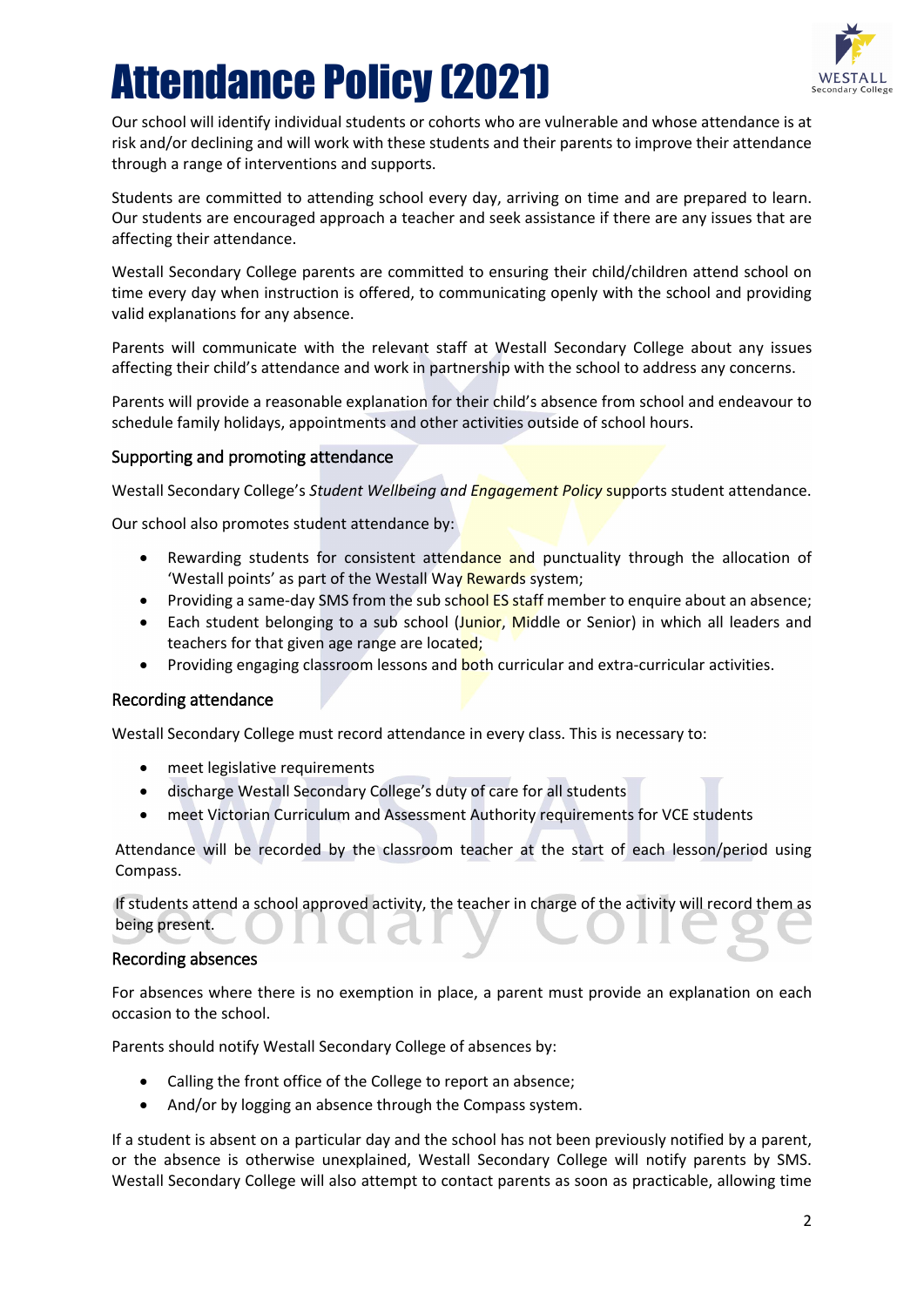

for the parent to respond.

If contact cannot be made with the parent (due to incorrect contact details), the school will attempt to make contact with any emergency contact/s nominated on the student's file held by the school, where possible, on the day of the unexplained absence.

Westall Secondary College will keep a record of the reason given for each absence. The principal will determine if the explanation provided is a **reasonable excuse** for the purposes of the parent meeting their responsibilities under the *Education Training Reform Act 2006* and the School Attendance Guidelines.

If Westall Secondary College considers that the parent has provided a **reasonable excuse** for their child's absence the absence will be marked as '**authorised absence**'.

If the school determines that no reasonable excuse has been provided, the absence will be marked as '**unexplained absence**'.

The Principal has the discretion to accept a reason given by a parent for a student's absence. The Principal will generally excuse:

- medical and dental appointments, where out of hours appointments are not possible or appropriate
- bereavement or attendance at the funeral of a relative or friend of the student
- school refusal, if a plan is in place with the parent to address causes and support the student's return to school
- cultural observance if the parent/carer notifies the school in advance
- family holidays where the parent notifies the school in advance

If no explanation is provided by the parent within  $10$  school days of an absence, it will be recorded as an 'unexplained absence' and recorded on the student's file.

## Managing non-attendance and supporting student engagement

Where absences are of concern due to their nature or frequency, Westall Secondary College will enact a *Staged Response to non-attendance* and work collaboratively with parents, the student, and other professionals, where appropriate, to develop strategies to improve attendance, including:

- establishing an Attendance Student Support Group
- implementing a Return to School Plan
- implementing an Individual Education Plan
- implementing a Student Absence Learning Plan for students who will be absent for an extended period
	- arranging for assistance from relevant internal or external wellbeing services.

We understand from time to time that some students will need additional supports and assistance, and in collaboration with the student and their family, will endeavour to provide this support when it is required,

## Referral to School Attendance Officer

If Westall Secondary College decides that it has exhausted strategies for addressing a student's unsatisfactory attendance, we may, in accordance with the School Attendance Guidelines refer the non-attendance to a School Attendance Officer in the SEVR Regional Office for further action.

If, from multiple attempts to contact with a parent, it becomes apparent that a student will not be returning to the school, the principal may make a referral to a School Attendance Officer if: